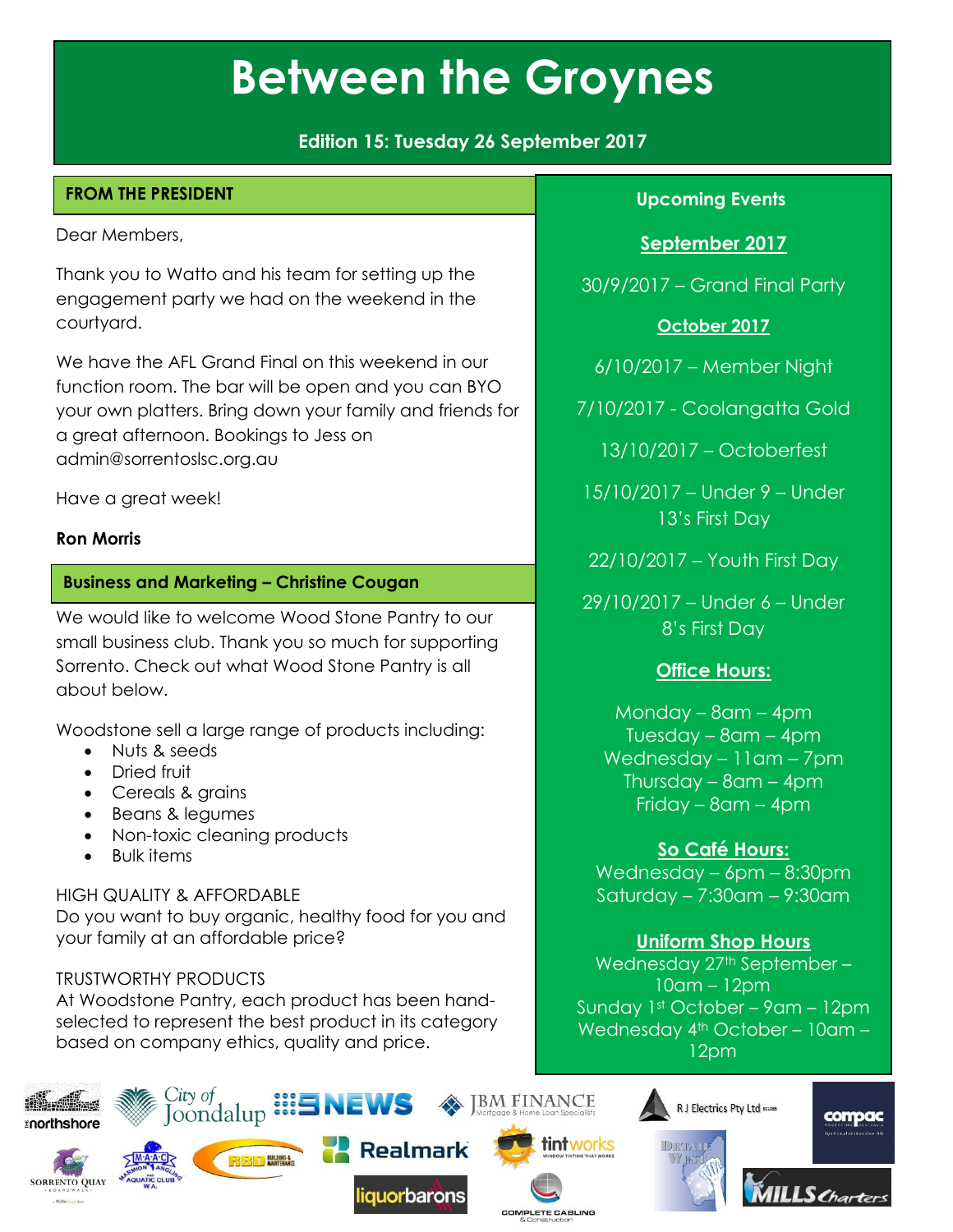## **Edition 15: Tuesday 26 September 2017**

## **Business and Marketing – Christine Cougan**

SUPPORTING THE PERTH COMMUNITY We sell a range of locally produced, hand-made quality products. Delivery and pick up options available.

Website: <https://www.woodstonepantry.com.au/>

Facebook: <https://www.facebook.com/woodstonepantry/>

Instagram: <https://www.instagram.com/woodstonepantry/>

## **R&R Team Meeting**

There will be a meeting (requested by our illustrious leader) to discuss the upcoming season, confirm teams and training times and align coaches to teams.

Training has begun for some teams and Darryl is keen to get "all" teams on the paddock.

Please be at the club rooms by **6pm on Wednesday 11 October.** If you can't make this date please ring Darryl (0400124 200) to confirm your availability over the next season so he can lock in teams.

#### **IRB Racing – Dan Rose**

With the 2018 Australian surf lifesaving championships returning to Scarborough next year as well as numerous carnivals and water safety events planned this season will provide plenty of opportunity for IRB drivers and crew to gain valuable experience at beaches other than our own.

With this in mind we are looking at running a short 3 week Advance IRB driver/crew course (Sundays from October  $1<sup>st</sup>$  to  $15<sup>th</sup>$  times to be advised) for anyone who may be interested in putting their hand up for rosters for water safety, carnival, and other events, want to up-skill, or refamiliarise themselves with a wider range of surf conditions.

This course will look to refresh and build on driving skills already obtained and help with confidence in different conditions.



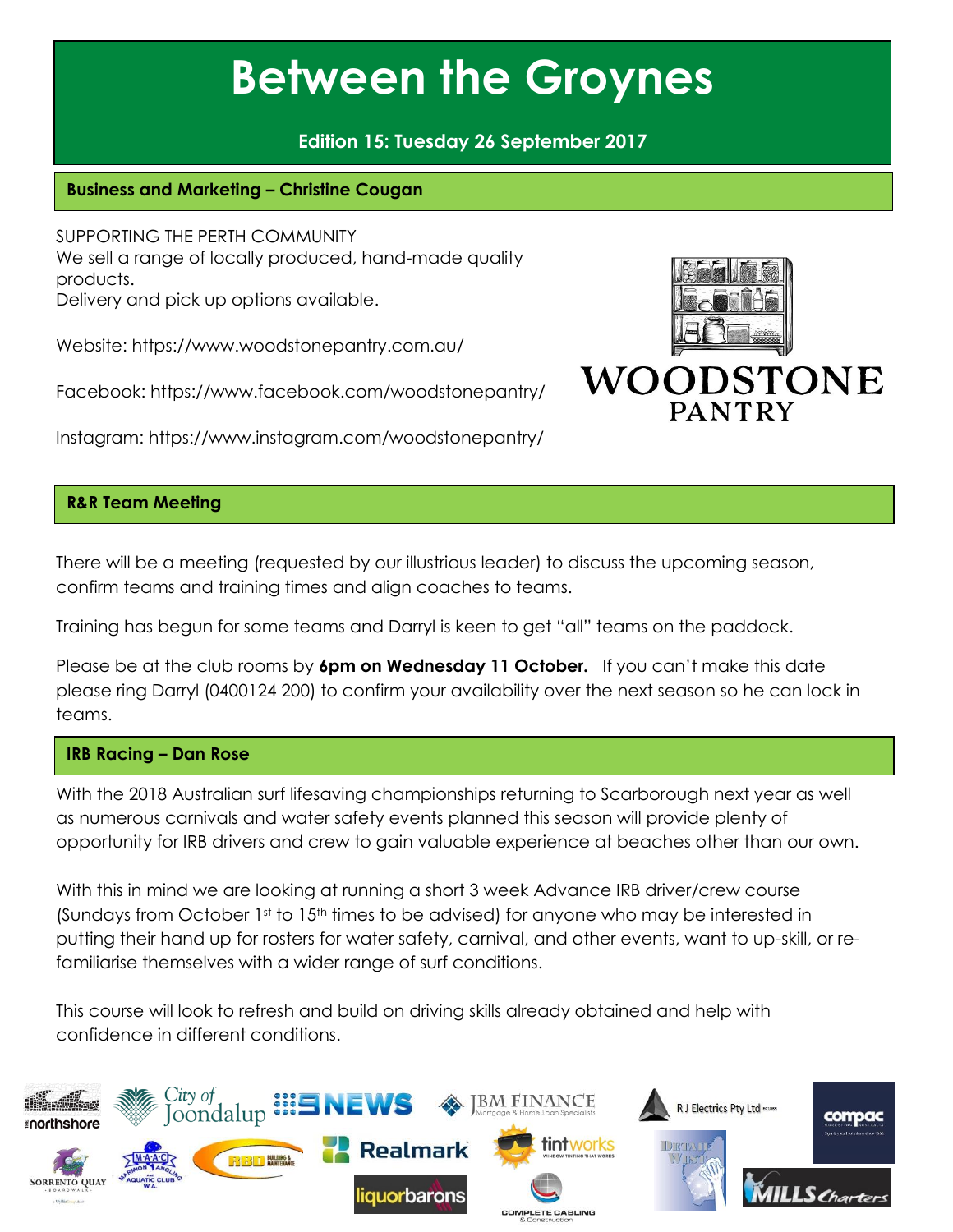**Edition 15: Tuesday 26 September 2017**

### **IRB Racing – Dan Rose**

For more information or to register please contact the office.

Please note registrations are essential and will close off on September 28th.

#### **March Past Meeting**

A meeting for all those interested in competing, coaching or supporting March Past will be held in the court yard at **9am Saturday 7th October**.

Hope to see you there.

Ken Jenner

0448 082 411



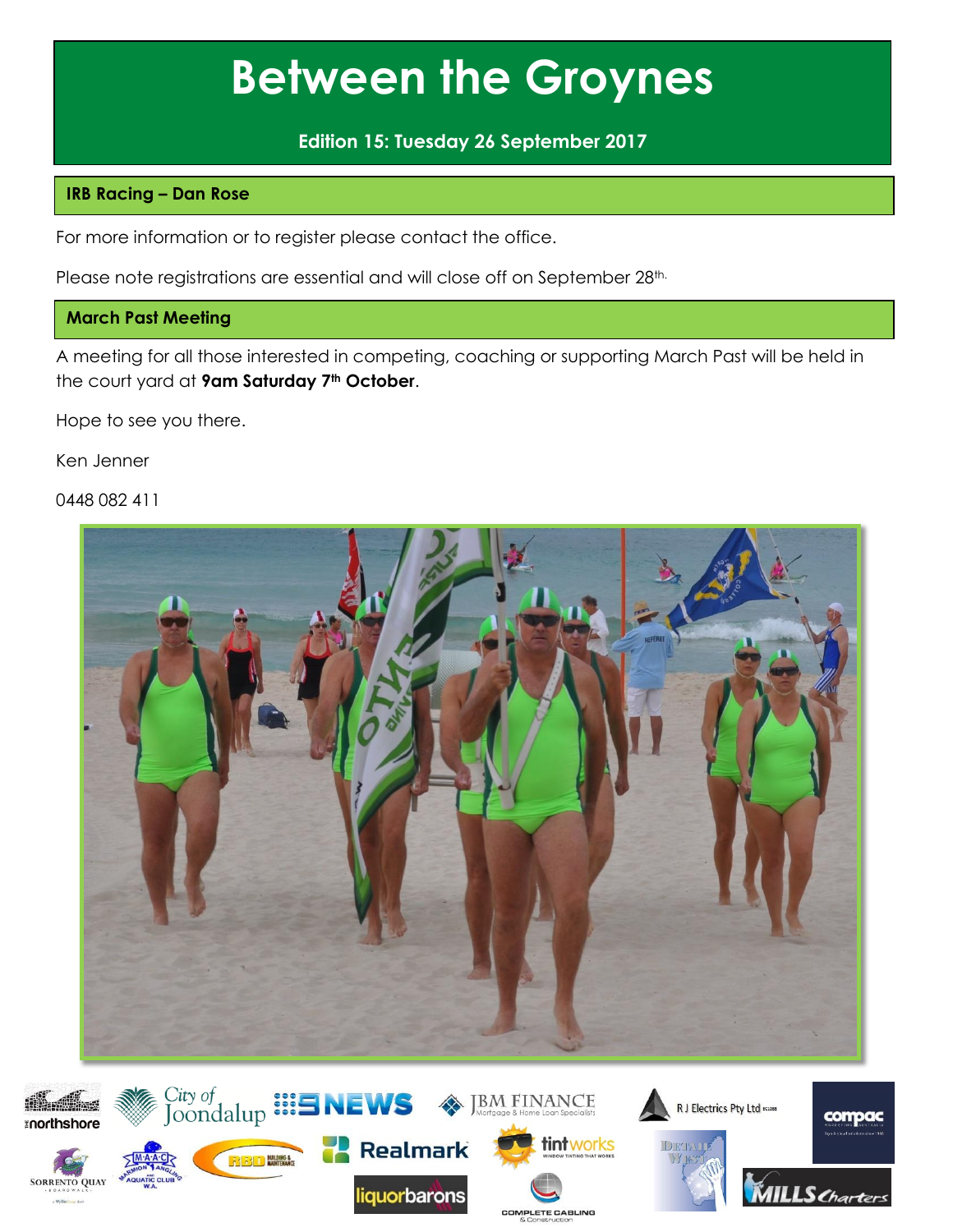### **Edition 15: Tuesday 26 September 2017**

#### **Education – Stephen Thomas**

The club education calendar through to end 2018 has been updated. See below. To register for any course please contact the office and register for a specific course. All courses are contingent on getting enough interest. More details on how to sign up for courses is provided on the club webpage and on the noticeboard in the club.

Note: details of 2 pre-Xmas SRC courses have been finalised.

Youth SRC: starting 29<sup>th</sup> October. Sundays 8:30am - 11:30am. For Youth who are 13. Duration - 4 weeks

General SRC: Starting  $11<sup>th</sup>$  November Duration  $\sim$  4 weeks. Two sessions per week. Thursday night's 6:30 – 8:30pm and Saturday mornings 7:30 – 9:30am

## **So Café Menu – Wednesday 13/09/2017**

#### **Wednesday 27/09/2017**

Spice Chicken Stew

Beef and Vegetable Stew

Potato's and crispy bread

**Adults - \$15**

**Kids - \$8** 

Bar is open from 6pm.

Bookings are essential to

[barmanager@sorrentoslsc.org.au](mailto:barmanager@sorrentoslsc.org.au)



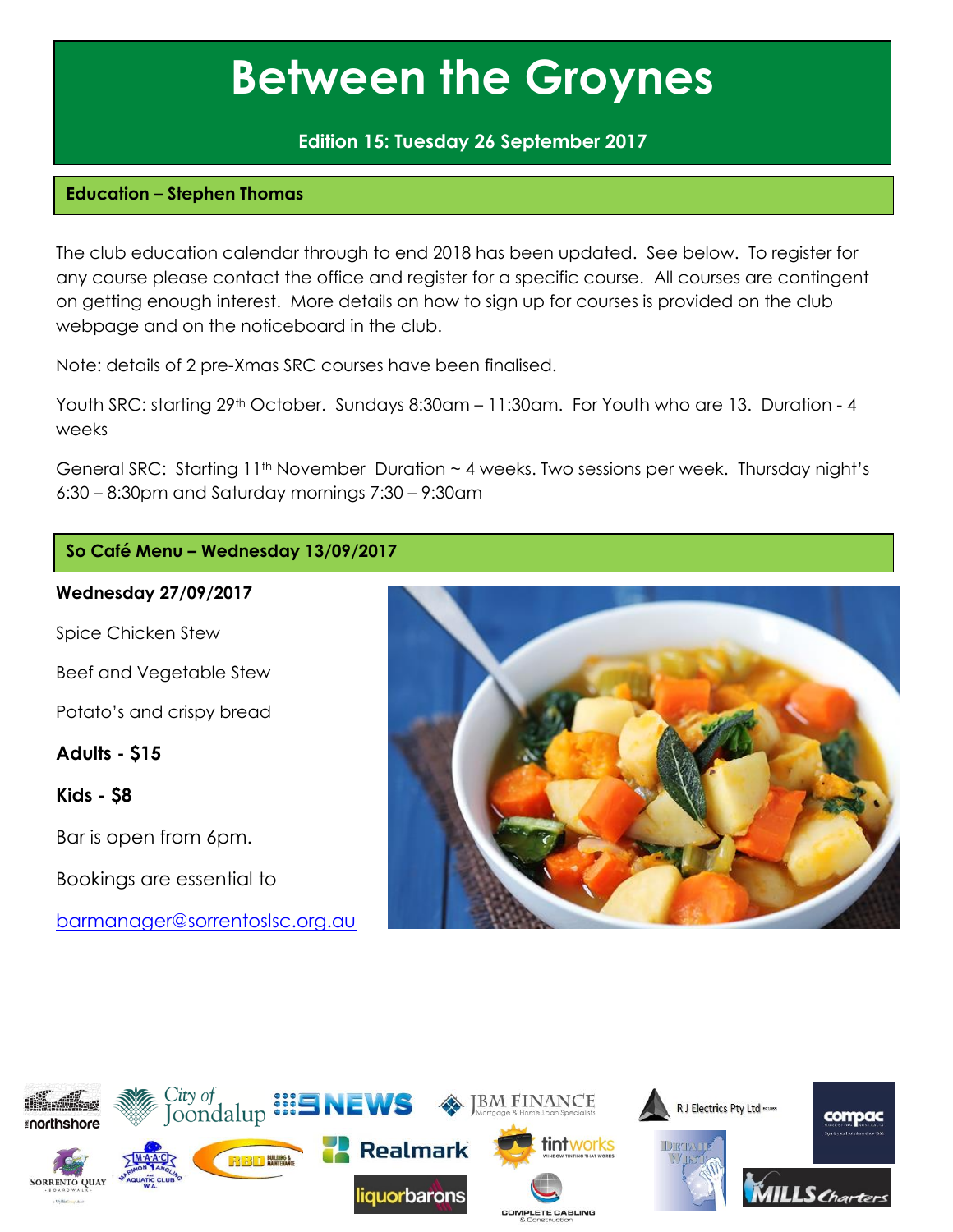**Edition 15: Tuesday 26 September 2017**

**Upcoming Social Events at Sorrento SLSC** 











**COMPLETE CABLING**